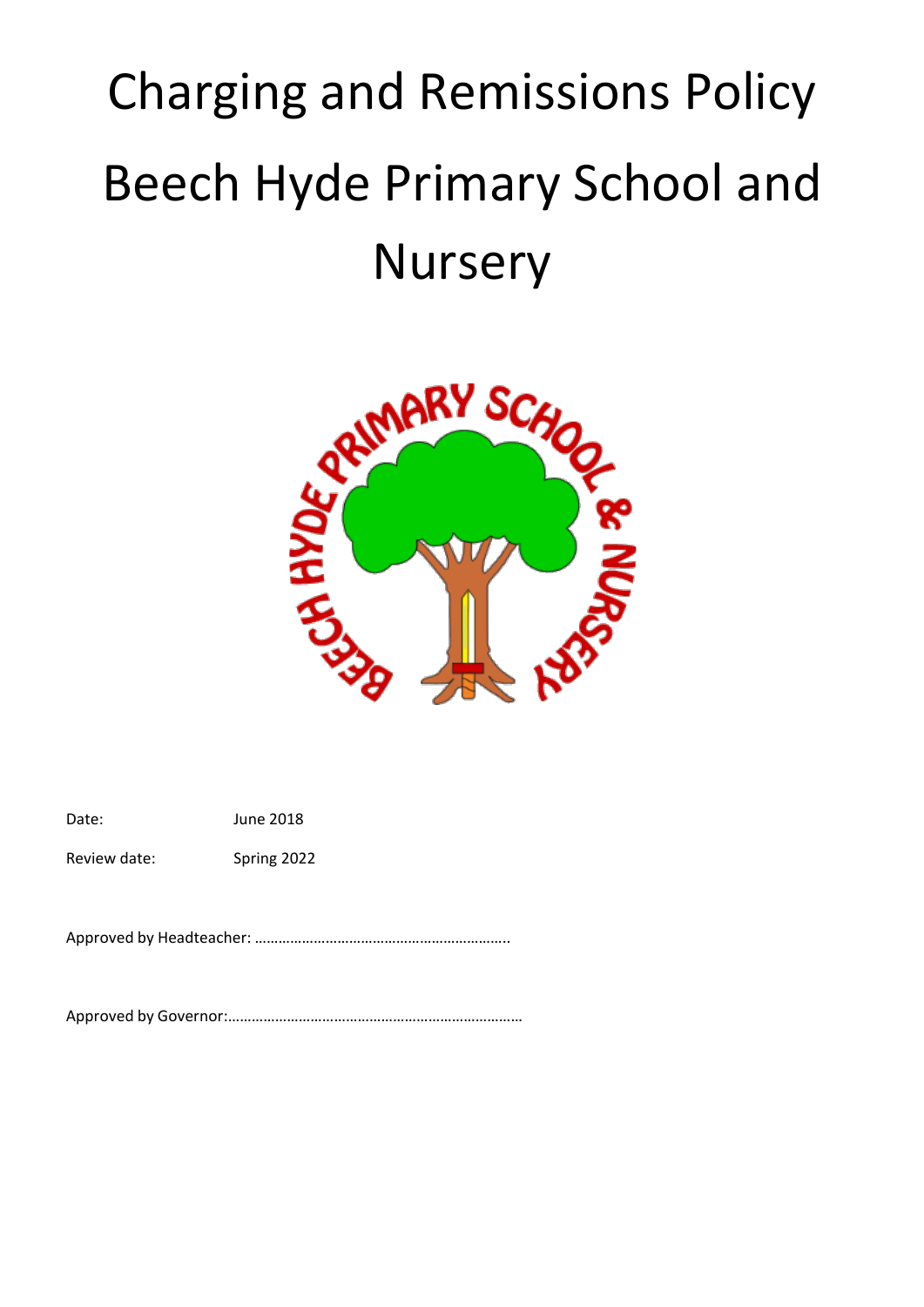# **Beech Hyde Primary School and Nursery Charging and Remissions Policy**

#### **Introduction**

At Beech Hyde School we recognise the value of providing a wide range of experiences to enrich and extend pupils' learning and to contribute to their personal development. We aim to promote and provide such experiences both as part of a broad and balanced curriculum and as additional optional activities. However, many of these activities have an associated cost and cannot be provided unless voluntary contributions are received or parents are charged. This policy sets out the circumstances in which charges will or will not be made for school activities and when charges may be waived in order to ensure that all pupils have an equal opportunity to benefit from school visits and activities. The policy complies with the requirements of the Education Act 1996.

# **Aims**

- To encourage and promote external activities which add value to the curriculum
- To ensure activities take place at the lowest practicable cost to parents, pupils and the school
- To make school activities accessible to all pupils regardless of family income while not adding significant costs to the school budget.

#### **Legislation –**

# a) **Educational during school hours**

By law, schools cannot charge for education provided during school hours. This includes provision of materials, books and equipment and transport provided in school hours to carry pupils between the school and an activity. Although schools cannot charge for school time activities, they may still invite parents and others to make voluntary contributions in cash or in kind towards the cost of these activities. When additional costs are incurred by the school to enhance curriculum opportunities for pupils, parents may also be asked to make voluntary contributions. However, no pupil may be withdrawn from any activity because their parents cannot or will not make a contribution towards it. Schools can charge for board and lodging but the charge must not exceed the actual cost.

# b) **Education outside school hours**

Parents can only be charged for activities that happen outside school hours when these activities are not a necessary part of the National Curriculum, religious education or an essential part of the syllabus for an approved examination. Charges may be made for other activities that happen outside school hours if parents agree to pay.

#### **Remissions**

Some people on low incomes may have difficulties in meeting the costs of educational activities for their children. Where parents are in receipt of Universal Credit, Income Support, Income Based Jobseekers Allowance, Support under part VI of the Immigration & Asylum Act 1999 or Child Tax Credit (provided that Working Tax Credit is not also received) or is receiving Child Tax Credit by virtue of an award which is based on an annual income not exceeding £16,190, the Governing Body will observe its statutory requirement to remit in full the cost of board and lodgings for any residential activity that the school organised for the pupil if the activity is deemed to take place within school hours.

There may be cases of family hardship which make it difficult for pupils to take part in other particular activities for which a charge is made. When arranging a chargeable activity the Governing Body will invite parents to apply in confidence for the remission of charges in part or in full. Authorisation of remission will be made by the Headteacher in consultation with the Chair of Governors. Teachers will ensure that these children are not publicly identified, by using methods of collecting voluntary charges which do not identify those children who do not contribute.

# **Contributions**

Voluntary contributions may be requested to help with providing activities even though they may be part of the normal school day or part of the National Curriculum. If voluntary contributions are requested for an activity it should be clearly understood that there is no obligation to contribute and that if the parent is unable or unwilling to pay, the child will not be excluded from the activity. **If sufficient contributions are not received the activity may have to be cancelled.**